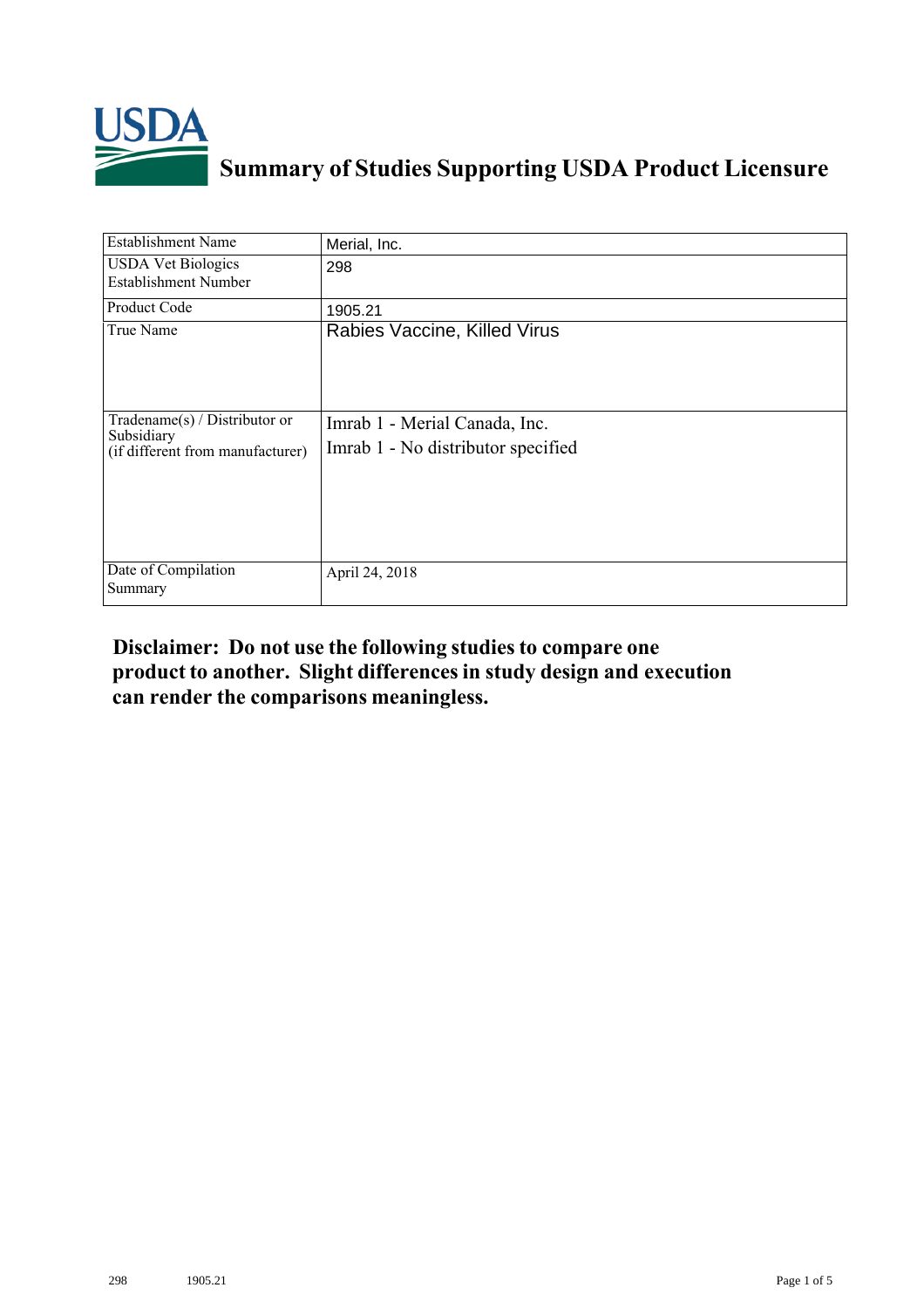| <b>Study Type</b>              | Efficacy                                                                                                                                                                                                                                                                                                                    |
|--------------------------------|-----------------------------------------------------------------------------------------------------------------------------------------------------------------------------------------------------------------------------------------------------------------------------------------------------------------------------|
| <b>Pertaining to</b>           | Rabies                                                                                                                                                                                                                                                                                                                      |
| <b>Study Purpose</b>           | Demonstrate efficacy against rabies twelve months after                                                                                                                                                                                                                                                                     |
|                                | vaccination to establish a 1 year revaccination interval                                                                                                                                                                                                                                                                    |
| <b>Product Administration</b>  | Subcutaneously (SQ)                                                                                                                                                                                                                                                                                                         |
| <b>Study Animals</b>           | Dogs                                                                                                                                                                                                                                                                                                                        |
| <b>Challenge Description</b>   |                                                                                                                                                                                                                                                                                                                             |
| <b>Interval observed after</b> |                                                                                                                                                                                                                                                                                                                             |
| challenge                      |                                                                                                                                                                                                                                                                                                                             |
| <b>Results</b>                 | Study data were evaluated by USDA-APHIS prior to product<br>licensure and met regulatory standards for acceptance at the time of<br>submission. No data are published because this study was submitted<br>to USDA-APHIS prior to January 1, 2007, and APHIS only requires<br>publication of data submitted after that date. |
| <b>USDA Approval Date</b>      | May 6, 1998                                                                                                                                                                                                                                                                                                                 |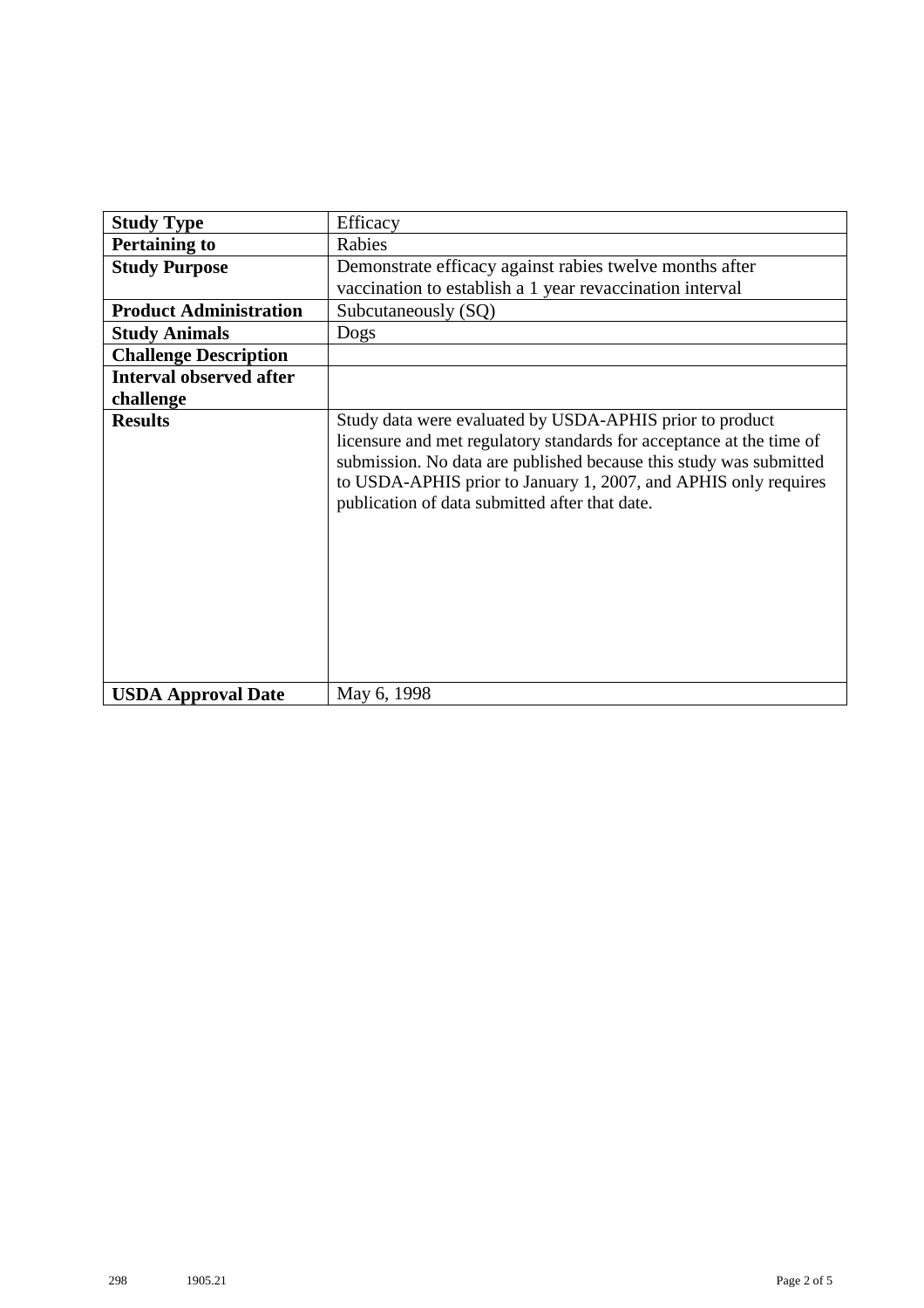| <b>Study Type</b>              | Efficacy                                                                                                                                                                                                                                                                                                                    |
|--------------------------------|-----------------------------------------------------------------------------------------------------------------------------------------------------------------------------------------------------------------------------------------------------------------------------------------------------------------------------|
| <b>Pertaining to</b>           | Rabies                                                                                                                                                                                                                                                                                                                      |
| <b>Study Purpose</b>           | Demonstrate efficacy against rabies twelve months after                                                                                                                                                                                                                                                                     |
|                                | vaccination to establish a 1 year revaccination interval                                                                                                                                                                                                                                                                    |
| <b>Product Administration</b>  | Subcutaneously (SQ)                                                                                                                                                                                                                                                                                                         |
| <b>Study Animals</b>           | Cats                                                                                                                                                                                                                                                                                                                        |
| <b>Challenge Description</b>   |                                                                                                                                                                                                                                                                                                                             |
| <b>Interval observed after</b> |                                                                                                                                                                                                                                                                                                                             |
| challenge                      |                                                                                                                                                                                                                                                                                                                             |
| <b>Results</b>                 | Study data were evaluated by USDA-APHIS prior to product<br>licensure and met regulatory standards for acceptance at the time of<br>submission. No data are published because this study was submitted<br>to USDA-APHIS prior to January 1, 2007, and APHIS only requires<br>publication of data submitted after that date. |
| <b>USDA Approval Date</b>      | April 21, 1992                                                                                                                                                                                                                                                                                                              |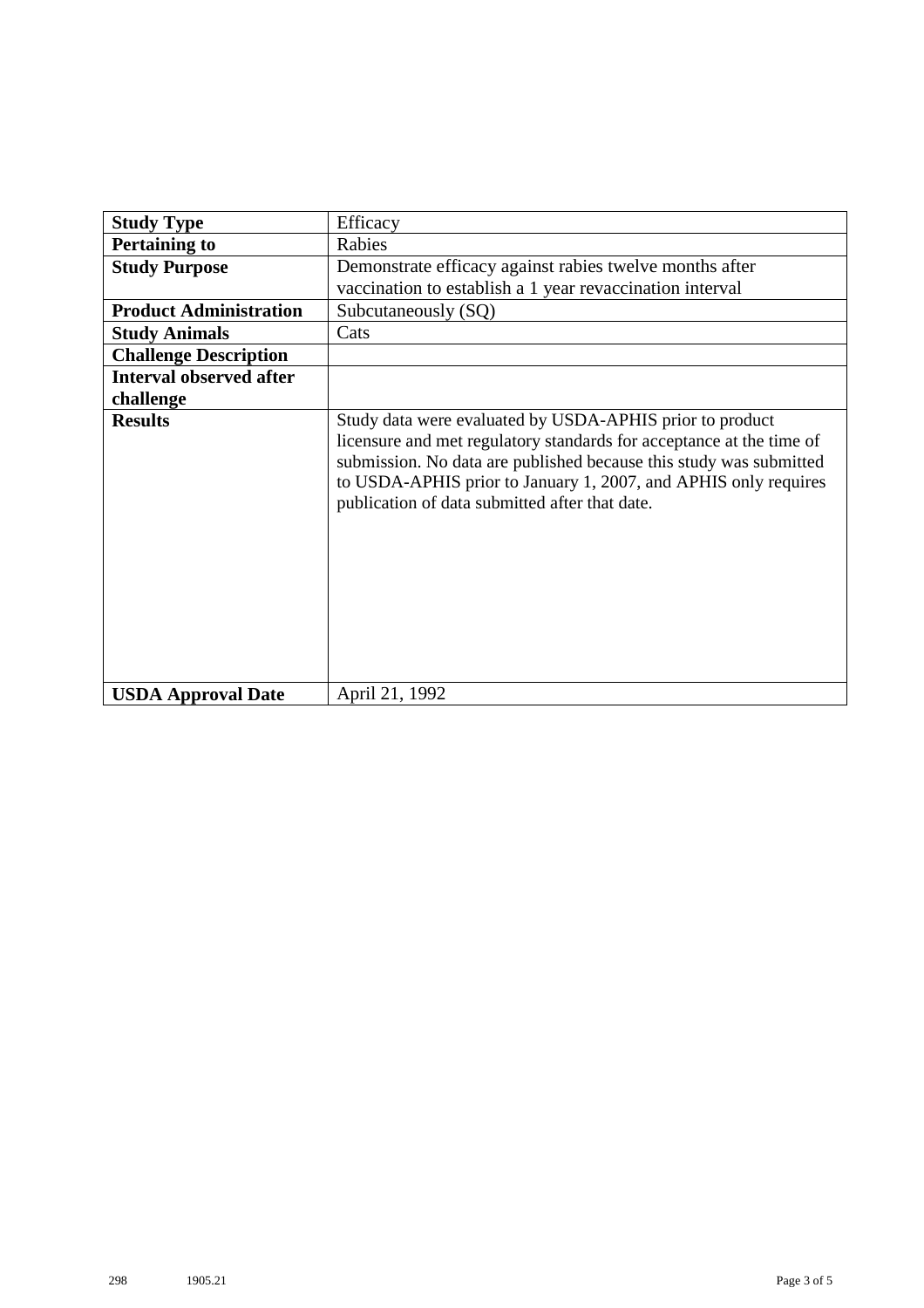| <b>Study Type</b>              | Safety                                                                                                                                                                                                                                                                                                                      |
|--------------------------------|-----------------------------------------------------------------------------------------------------------------------------------------------------------------------------------------------------------------------------------------------------------------------------------------------------------------------------|
|                                |                                                                                                                                                                                                                                                                                                                             |
| <b>Pertaining to</b>           | <b>ALL</b>                                                                                                                                                                                                                                                                                                                  |
| <b>Study Purpose</b>           | Demonstrate safety under field conditions                                                                                                                                                                                                                                                                                   |
| <b>Product Administration</b>  | Subcutaneously (SQ) and Intramuscularly (IM)                                                                                                                                                                                                                                                                                |
| <b>Study Animals</b>           | Dogs                                                                                                                                                                                                                                                                                                                        |
| <b>Challenge Description</b>   |                                                                                                                                                                                                                                                                                                                             |
| <b>Interval observed after</b> |                                                                                                                                                                                                                                                                                                                             |
| challenge                      |                                                                                                                                                                                                                                                                                                                             |
| <b>Results</b>                 | Study data were evaluated by USDA-APHIS prior to product<br>licensure and met regulatory standards for acceptance at the time of<br>submission. No data are published because this study was submitted<br>to USDA-APHIS prior to January 1, 2007, and APHIS only requires<br>publication of data submitted after that date. |
| <b>USDA Approval Date</b>      | January 18, 1983                                                                                                                                                                                                                                                                                                            |